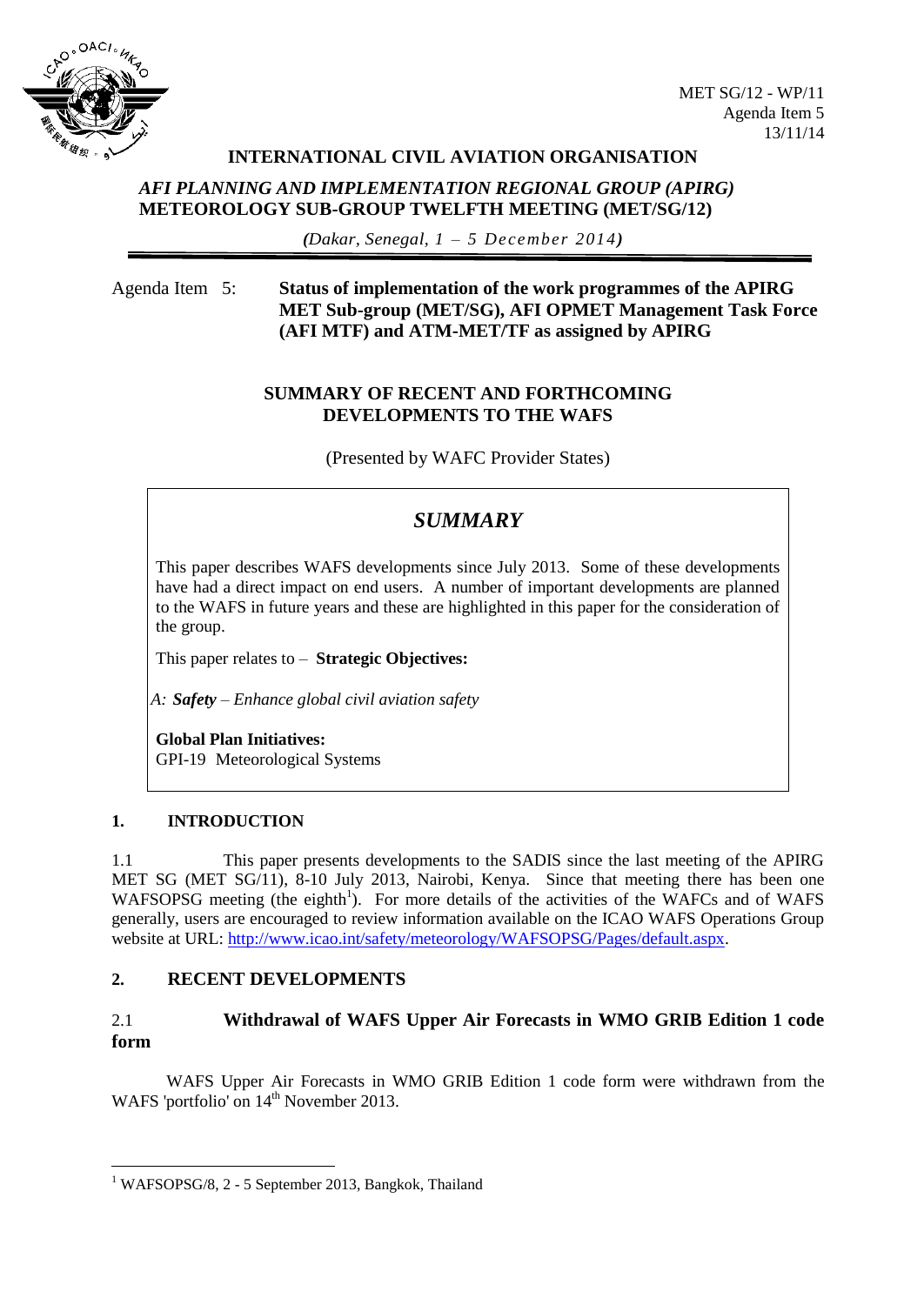*Suggested action: Any user who is still unable to obtain and/or visualize WAFS Upper Air Forecasts in WMO GRIB Edition 2 code form should contact the provider of their SADIS Workstation/Software.*

#### 2.2 **Provision of WAFC London Upper Air Forecast data for FL410**

WAFS Upper Air data for FL410 was made available by the WAFCs on  $14<sup>th</sup>$  November 2013, in accordance with the applicability of ICAO Annex 3 – *Meteorological Service for International Air Navigation*.

*Suggested action: It is recommended that users contact their workstation software providers to ensure that their systems can access this additional data.*

### 2.3 **Removal of the 'trial' label in ICAO Annex 3 in relation to the WAFS Upper Air Forecasts of cumulonimbus cloud, icing and turbulence**

The 'trial' label in relation to the WAFS Upper Air Forecasts of cumulonimbus cloud, icing and turbulence was removed with effect from the applicability date of Amendment 76 to ICAO Annex 3.

*Suggested action: Note this information.*

### 2.4 **Earlier availability of WAFS Upper Air Forecasts for CB, icing and turbulence**

In accordance with WAFSOPSG Conclusion 8/13, the WAFCs have been able to accelerate the production of the harmonized CB, icing and turbulence data. The data is now made available by T+4hrs 35mins; with a cut-off time (after which non-harmonized data will be issued) of T+4hrs 50mins. The change was implemented on  $12<sup>th</sup>$  March 2014.

*Suggested action: Note this information.*

### 2.5 **Issuance of WAFC SIGWX forecasts during planned backup tests to normal time**

In accordance with WAFSOPSG Decision 8/8, the WAFCs are able to issue WAFC SIGWX forecasts during planned backup tests to the normal time. This was implemented with effect from 23rd October 2013, and is believed to have enhanced the transparency of the SIGWX backup test events. In the event of a real requirement for a WAFC backup (i.e. in the rare event that one WAFC is unable to perform its role); then SIGWX forecasts may be issued up to 2 hours later than normal. Under such circumstances, administrative messages would be issued by the WAFCs.

For information relating to the planned, quarterly SIGWX backup tests, please see section [4.2](#page-3-0) below.

#### *Suggested action: Note this information.*

### <span id="page-1-0"></span>2.6 **Guidance and Training for States on the use and visualization of new gridded WAFS forecasts**

The WAFCs have produced a training module regarding the use of WAFS gridded CB, icing and turbulence forecasts. This guidance is provided via the internet with an English language voiceover. In addition, ICAO has provided PDF versions of the training module with the text translated into the following languages: Arabic, Chinese, English, French, Russian and Spanish.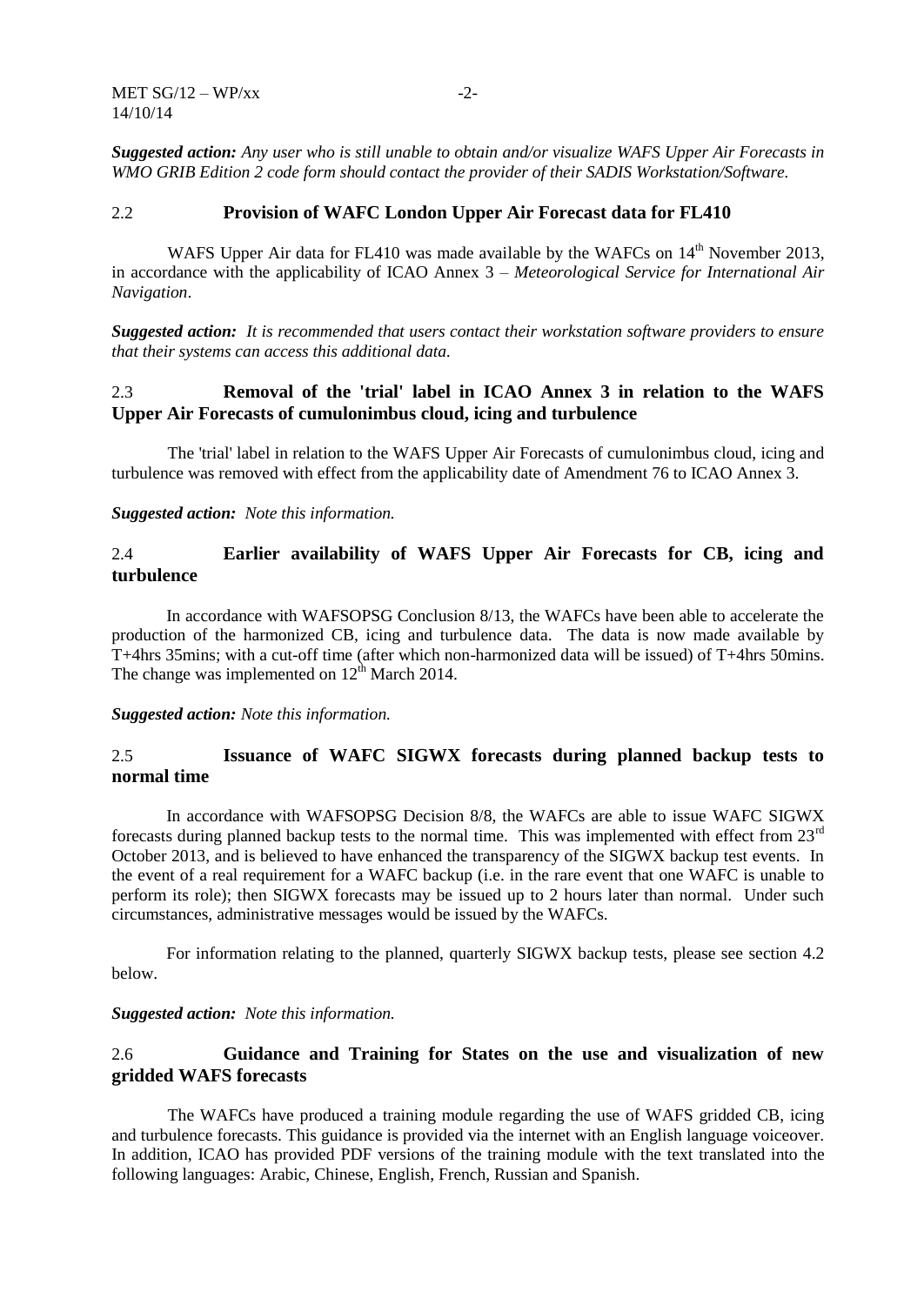The training module and the related PDFs are supplemental to the existing guidance material ['Guidance on the Harmonized WAFS Grids for Cumulonimbus Cloud, Icing and Turbulence Forecasts -](http://www.icao.int/safety/meteorology/WAFSOPSG/Guidance%20Material/Guidance%20on%20the%20Harmonized%20WAFS%20Grids%20for%20Cumulonimbus%20Cloud,%20Icing%20and%20Turbulence%20Forecasts%20-%2011%20September%202012.pdf) [11 September 2012'.](http://www.icao.int/safety/meteorology/WAFSOPSG/Guidance%20Material/Guidance%20on%20the%20Harmonized%20WAFS%20Grids%20for%20Cumulonimbus%20Cloud,%20Icing%20and%20Turbulence%20Forecasts%20-%2011%20September%202012.pdf)

All of the material above is available via: [http://www.icao.int/safety/meteorology/WAFSOPSG/Pages/GuidanceMaterial.aspx.](http://www.icao.int/safety/meteorology/WAFSOPSG/Pages/GuidanceMaterial.aspx)

*Suggested action: Note this information.*

# 2.7 **Inclusion of WAFS GRIB2 CAT and CB verification data on the 'WAFC London Performance Indicators' page**

WAFC London has made available (from  $8<sup>th</sup>$  July 2014) verification data for WAFS GRIB2 CAT and CB data. The information can be obtained from the "WAFC London Performance Indicators" webpage: [http://www.metoffice.gov.uk/aviation/responsibilities/icao.](http://www.metoffice.gov.uk/aviation/responsibilities/icao) The verification data should be used in conjunction with the guidance material noted in [2.6](#page-1-0) above.

*Suggested action: Note this information.*

### 2.8 **Inclusion of WAFS GRIB2 ICING verification data on the WAFC Washington website.**

WAFC Washington has made available, on a trial basis, verification for WAFS GRIB2 icing data. The information can be obtained from the "NCEP Verification System for WAFS Aviation Products" webpage: [http://nomad7.ncep.noaa.gov/WAFS/EMC\\_VSDB\\_verif\\_demo/aviation.cgi](http://nomad7.ncep.noaa.gov/WAFS/EMC_VSDB_verif_demo/aviation.cgi) 

This web site will not be operational until December 2014 and may be down from time to time. Users are encouraged to provide feedback to [Matt.Strahan@noaa.gov](mailto:Matt.Strahan@noaa.gov) and [hui-ya.chuang@noaa.gov.](mailto:hui-ya.chuang@noaa.gov)

*Suggested action: Note this information.*

#### **3. FORTHCOMING DEVELOPMENTS**

#### 3.1 **Implementation of WAFS re-issuance policy for WAFS GRIB2 and WAFS SIGWX forecasts**

In accordance with WAFSOPSG Conclusion 7/5; the WAFCs are continuing to develop processes to enable the transmission of corrections to WAFS SIGWX forecasts and to WAFS GRIB2 forecasts in the event that errors or corruptions are identified. Information with regard to the methodology is provided in the **Appendix**. *Note: The above policy refers only to corrections and does not concern amendments for which there is no requirement. The implementation is expected to experience a slight delay, with the process now expected to be introduced by end November 2014. Further information will be provided via updates to the WAFS Change Implementation Notice Board, and administrative messages.*

*Suggested action: Note this information.*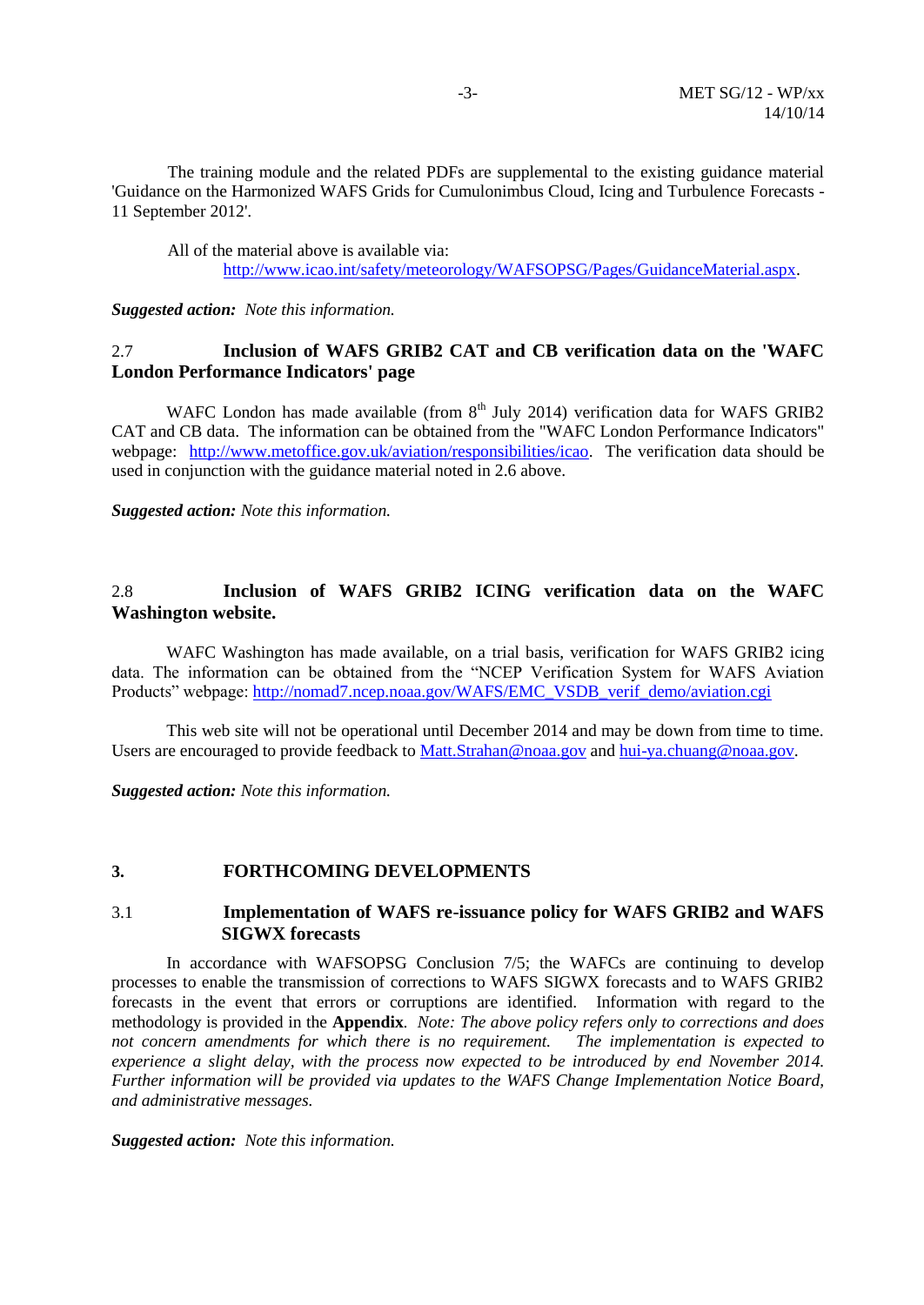#### 3.2 **Future Provision of additional flight levels to WAFS Upper Air Forecasts**

Subject to the finalised version of Amendment 77 to ICAO Annex 3; it is expected that data for additional flight levels will be provided as part of the WAFS gridded upper air forecasts. The extra levels will be FL080 (750hPa); FL210 (450hPa); and FL480 (125hPa). Expected implementation will be November 2016.

*Suggested action: Note this information.*

#### **4. STANDING ARRANGEMENTS**

#### 4.1 **WAFS SIGWX BUFR Edition**

The WAFC Provider's will continue to issue SIGWX forecasts in BUFR format using BUFR Edition 3. There are no current plans to migrate to BUFR Edition 4.

*Suggested action: Note this information and ensure that your systems remain compatible with the BUFR Edition 3 for decoding of SIGWX BUFR. Note also that the SIGWX forecasts in PNG form will continue to be issued until further notice.*

#### <span id="page-3-0"></span>4.2 **WAFC backup tests**

The WAFC Provider States have continued to test their SIGWX backup procedures in the event that one WAFC is unable to produce SIGWX forecasts in the BUFR-code and PNG-chart format. Routine backup tests are conducted quarterly, with the results posted on the WAFSOPSG website in the document Forthcoming and Historical Record of WAFC Backup Tests' available via URL: [http://www.icao.int/safety/meteorology/WAFSOPSG/Reference%20Documents/Forms/AllItems.aspx.](http://www.icao.int/safety/meteorology/WAFSOPSG/Reference%20Documents/Forms/AllItems.aspx) Tests over the last 12 months have been largely successful and transparent for the overwhelming majority of WAFS users.

Forthcoming backup tests are outlined in the same document: Notification of WAFC backup tests is promulgated on the SADIS broadcasts in advance, by way of administrative messages.

In addition, WAFC backup procedures are outlined in the 'WAFC Backup Procedures' available from the same URL.

*Suggested action: Note this information and regularly visit the WAFSOPSG website to obtain information pertaining to WAFC backup tests and procedures.*

### 4.3 **Access to Internet based services (Secure SADIS FTP/WIFS).**

The policies regarding the development of clear guidelines with regard to the accessing of data from Secure SADIS FTP and from WIFS have been endorsed by WAFSOPSG, SADISOPSG<sup>2</sup> and SCRAG<sup>3</sup>.

*Suggested action: Note this information. Users are encouraged to establish and regularly test backup accounts with the alternative provider to be used in the rare event that their normal service (Secure SADIS FTP or WIFS, as specified by Regional Air Navigation Plan) is unavailable.* 

 2 Satellite Distribution System Operations Group

<sup>&</sup>lt;sup>3</sup> SADIS Cost Recovery Administrative Group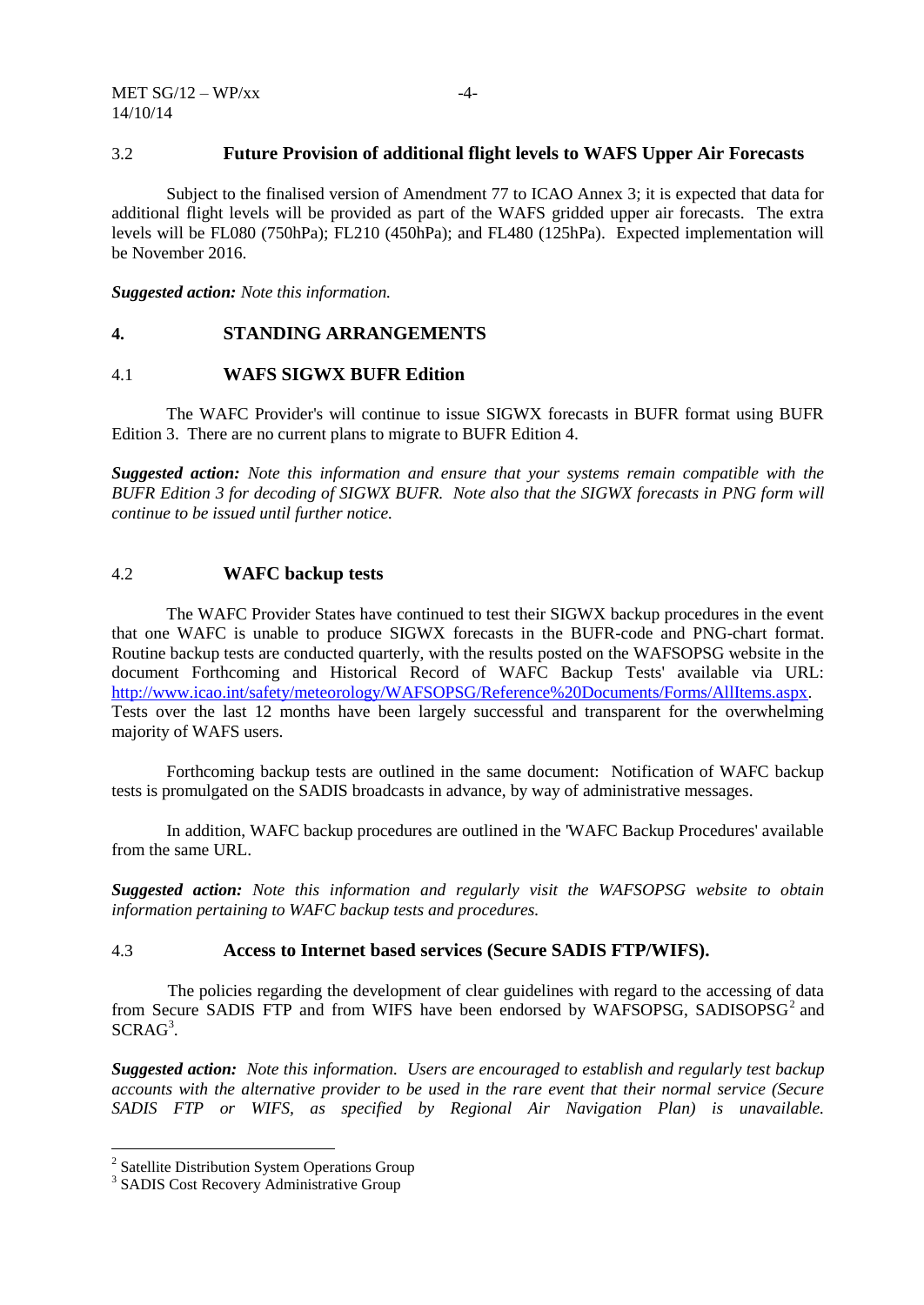*[http://www.icao.int/safety/meteorology/sadisopsg/SADIS%20User%20Guide/Obtaining%20access%20t](http://www.icao.int/safety/meteorology/sadisopsg/SADIS%20User%20Guide/Obtaining%20access%20to%20WIFS%20as%20a%20backup%20to%20SADIS%20FTP.pdf) [o%20WIFS%20as%20a%20backup%20to%20SADIS%20FTP.pdf](http://www.icao.int/safety/meteorology/sadisopsg/SADIS%20User%20Guide/Obtaining%20access%20to%20WIFS%20as%20a%20backup%20to%20SADIS%20FTP.pdf)*

# **5. ACTION BY THE MEETING**

- 5.1 The meeting is invited to:
	- a) note the information contained in this paper; and
	- b) discuss any relevant matters as appropriate.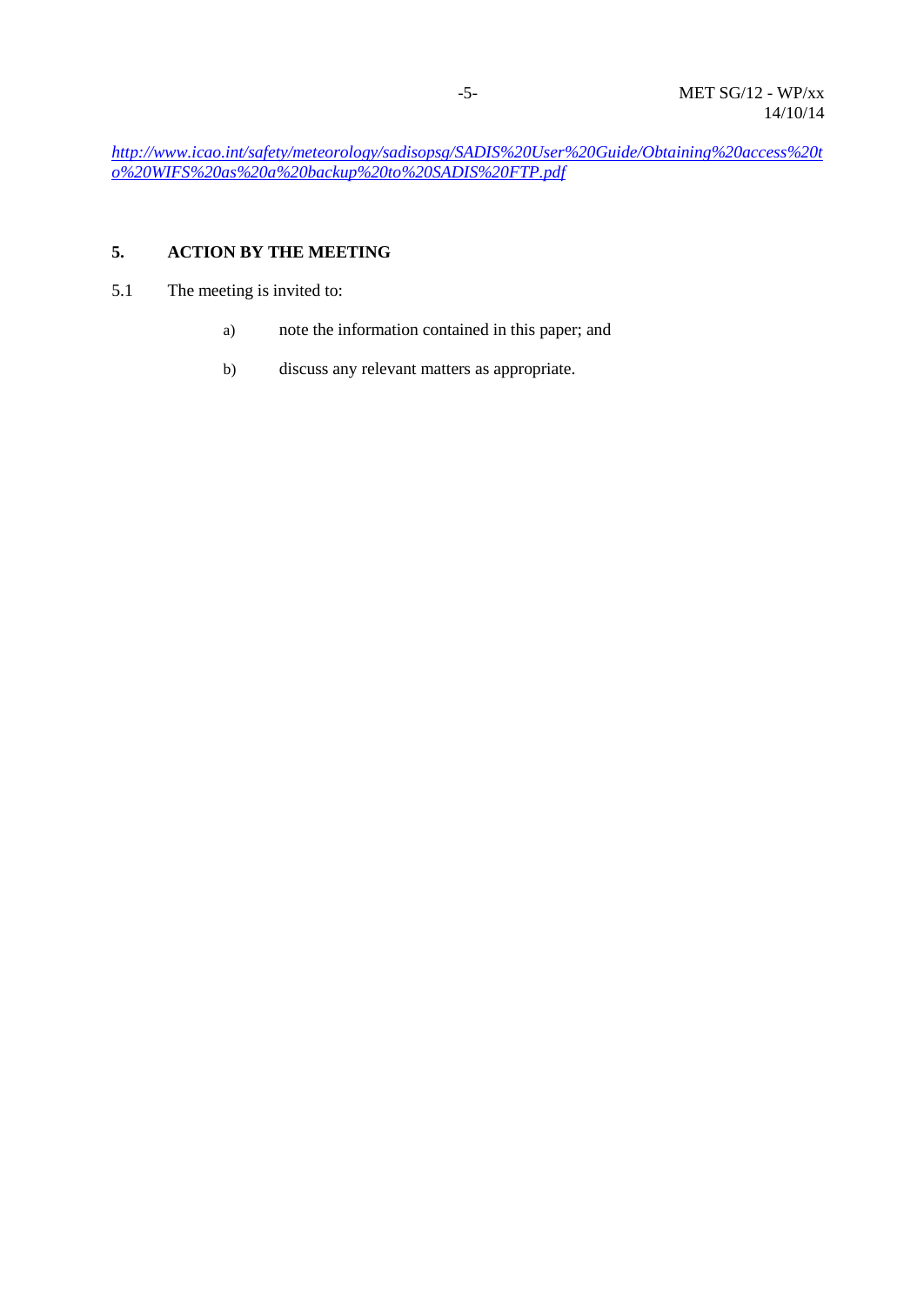#### **APPENDIX A**

#### **APPENDIX**

#### **PROPOSAL FOR DEALING WITH CORRECTIONS TO WAFS SIGWX FORECASTS AND WAFS GRIB2 DATA ON SADIS**

### **1. Introduction**

1.1. This document describes how the WAFCs will send corrected significant weather (SIGWX) forecasts and WAFS GRIB2 data. Please note that the WAFCs will *not* update or amend previously issued forecasts on the basis of updated information from new model runs or latest observations. The WAFCs will only issue corrections to address errors, such as missing information or corruption.

#### **2. General Methodology**

- 2.1. When a BUFR, PNG or GRIB2 file needs to be corrected, it will have 'CCA' added to its WMO AHL. For example, if the original 'JUCE00 EGRR 191800' *bulletin* requires correction, then 'JUCE00 EGRR 191800 CCA' would be issued. If further corrections are necessary, the  $2<sup>nd</sup>$  correction will have 'CCB' added to its WMO AHL, and the third correction will have '**CCC**', and so on. For simplicity and brevity, only 'CCA' will be referenced subsequently in this document.
- 2.2. On Secure SADIS FTP, all of the associated *files* will also have the '**CCA**' indicator added to their WMO AHL. For example, if the Jets BUFR file needs to be corrected, the Jets BUFR file and all the other BUFR and PNG files, such as the Cloud and Trop files, will be renamed with '**CCA**' appended to their filenames.
- 2.3. With regard to SADIS 2G, all of the associated bulletins will be re-transmitted. For example, if it is necessary to correct the High Level CAT BUFR file, all of the other BUFR files and PNG files for that SIGWX forecast time will be retransmitted, with 'CCA' added to their WMO AHLs. This process would also apply to the WAFS GRIB2 forecasts.
- 2.4. Secure SADIS FTP will replace all the associated files with the corrected files, appending '**CCA**' to the filenames. The original files will be deleted. See Section 1 belowfor details on filename conventions for Secure SADIS FTP.
- 2.5. A strictly formatted administrative message will be sent to notify users of the correction. The format and proposed WMO headers of this administrative message can be found in Section 2 below of this document.
- 2.6. Corrected PNG charts will have the '**CCA**' added to the bulletin ID, found in the top left corner of the PNG chart.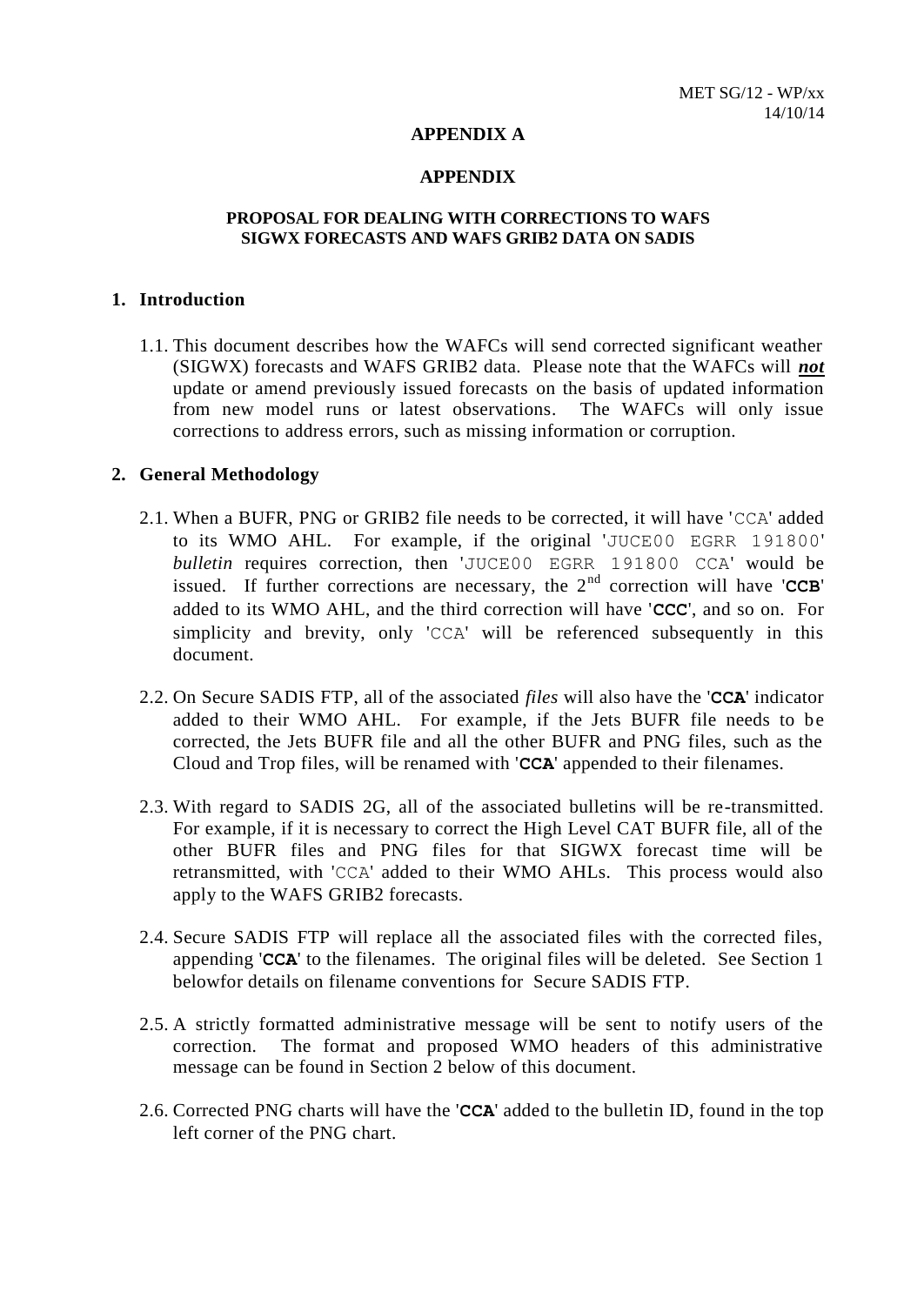- 2.7. User created visualizations of BUFR and GRIB2 forecasts should note that the underlying data was corrected in an appropriate manner.
- 2.8. Examples of corrected BUFR and GRIB2 files can be found in Section 1 to 4 below.

### **Section 1**

The tables below provide examples of filenames of corrected products for both WIFS and Secure SADIS FTP. Note that the corrected files will be in the same directories as the original files, and the original files will be deleted.

| <b>Product</b>    | <b>Example Original Filename</b> | <b>Example Corrected Filename</b> |
|-------------------|----------------------------------|-----------------------------------|
| type              |                                  |                                   |
| <b>PNG</b>        | PGCE05_EGRR_0000.PNG             | PGCE05 EGRR 0000 CCA.PNG          |
| <b>BUFR</b>       | <b>JUCE00 EGRR 191800</b>        | <b>JUCE00 EGRR 191800 CCA</b>     |
| GRIB <sub>2</sub> | $T+060000$                       | $T+06$ 0000 CCA                   |
| Signature         | <b>JUCE00 EGRR 191800.SIG</b>    | <b>JUCE00 EGRR 191800 CCA.SIG</b> |

### **Section 2**

Example of the proposed format of the Administrative Message used to notify users of corrections to SIGWX or GRIB2 products. Note that WAFC London will use the WMO header FKUK66 EGRR, and WAFC Washington will use the WMO Header FKUS66 KKCI. Users should use this message as a trigger to update their software with new files.

FXUK66 EGRR 200343 RETRANSMITTED WAFC LONDON DATA: DATA TYPE: WAFC LONDON SIGWX BUFR AND PNG ORIGINAL WMO AHL: PG//// EGRR 191800 JU//// EGRR 191800 RETRANSMITTED WMO AHL: PG//// EGRR 191800 CCA JU//// EGRR 191800 CCA WHERE PG//// REPRESENTS ALL WAFC LONDON SIGWX PNG FILES AND JU//// REPRESENTS ALL WAFC LONDON SIGWX BUFR FILES ALL WAFC LONDON SIGWX BUFR AND PNG FILES INDICATED ABOVE ARE NOW BEING RE-TRANSMITTED. ISSUED BY WAFC LONDON=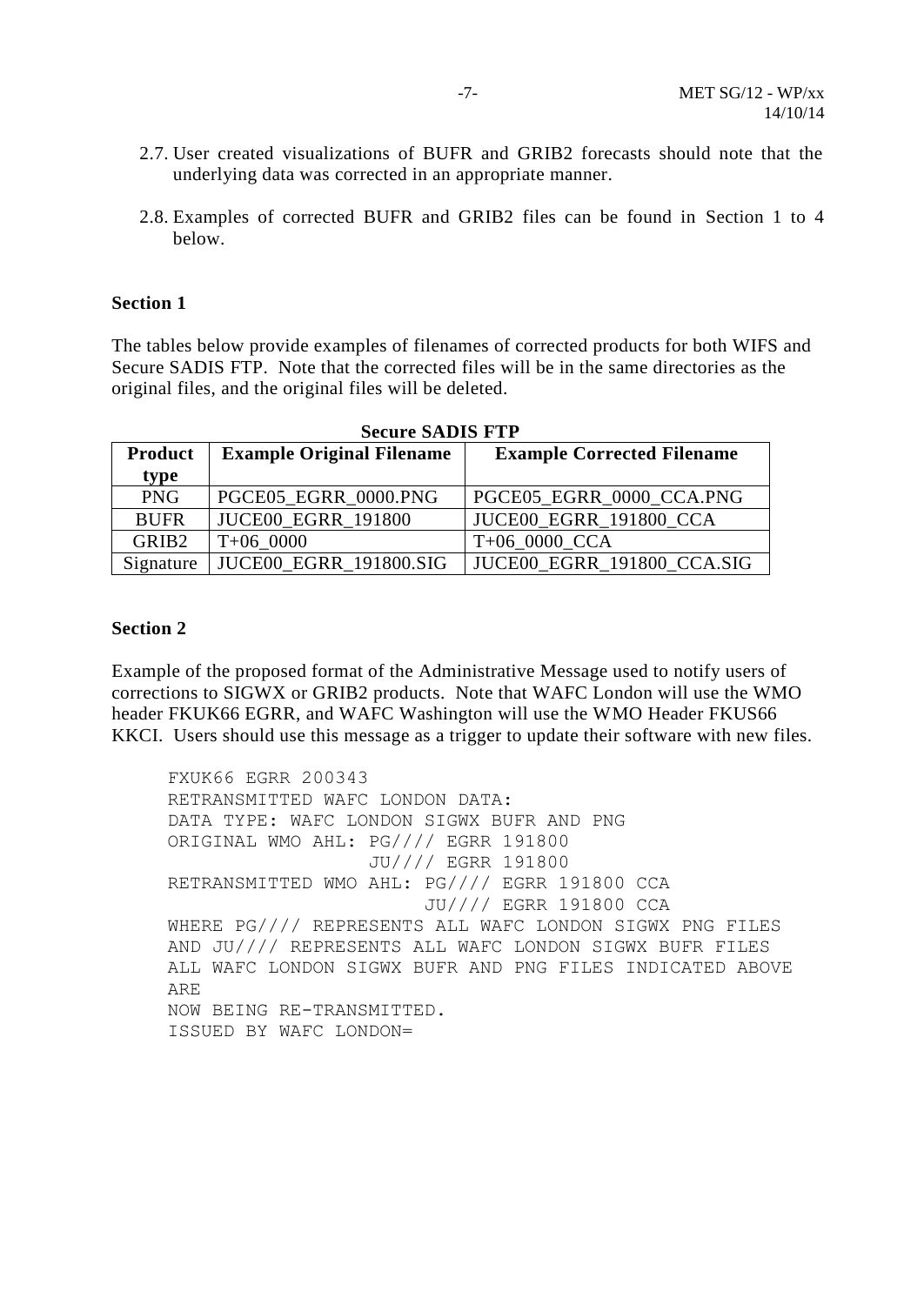MET  $SG/12 - WP/xx$ 14/10/14

### **Section 3**

Example of the first few lines of a corrected BUFR file, if it were dumped to text by software such as Microsoft Notepad.

0000179500 958 JUCE00 EGRR 191800 CCA BUFR à 3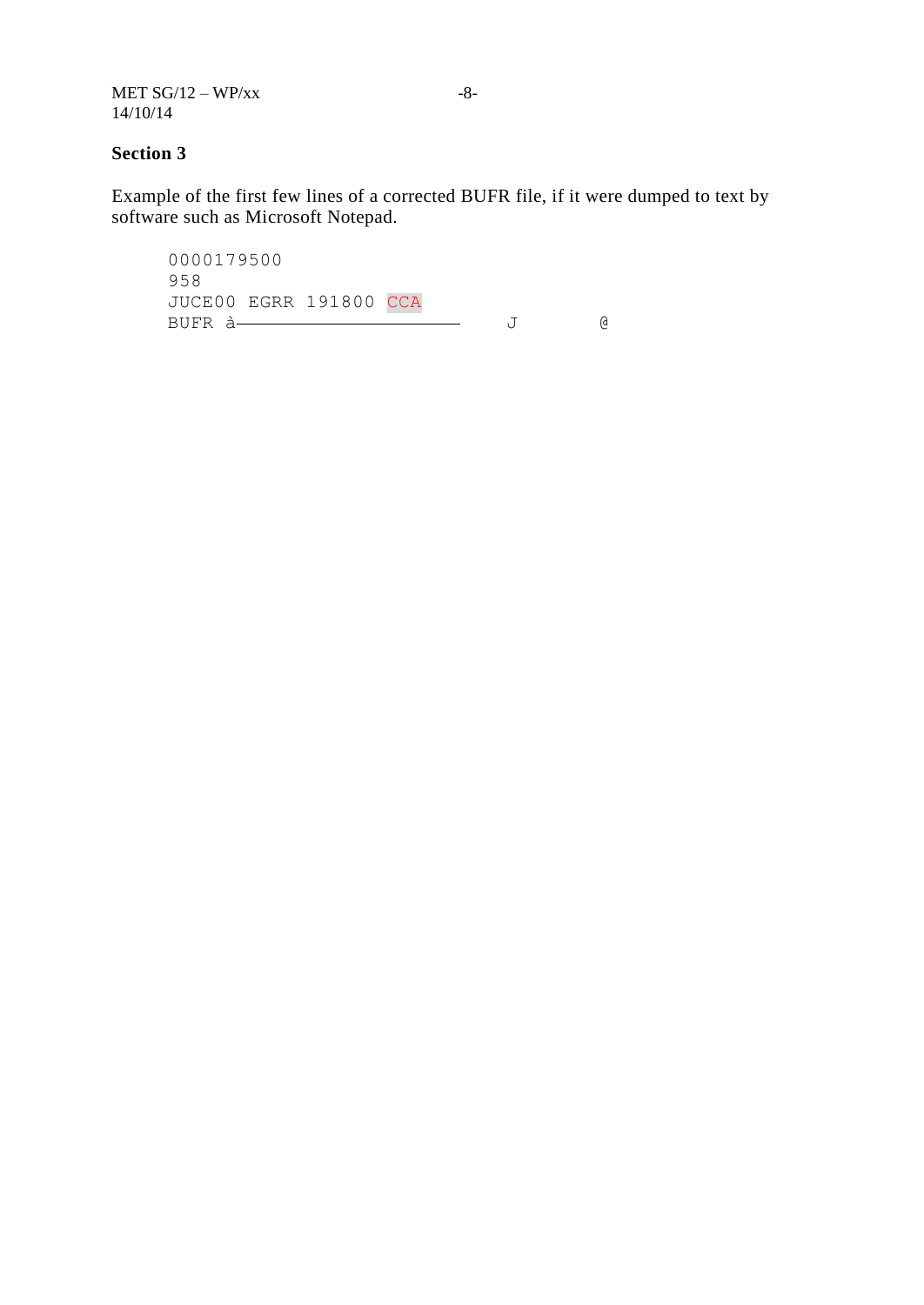### **Section 4**

Example of a corrected GRIB2 file if it were dumped to text by software such as Microsoft Notepad.

0002938400 639 YUXC85 EGRR 210000 CCA GRIB r¥ J Ý

Re-issuance of WAFC London corrected SIGWX.

On Secure SADIS FTP, SIGWX BUFR files are located in the 'BUFR' directory, under which there are two subfolders:

| 11/08/2010 12:00AM | Directory EGRR |  |
|--------------------|----------------|--|
| 09/01/2010 12:00AM | Directory KKCI |  |

Within each of EGRR and KKCI, lie 'parameter' subfolders

| 10/21/2013 12:50PM | Directory H CAT    |                            |
|--------------------|--------------------|----------------------------|
| 10/21/2013 12:50PM |                    | Directory H EMBEDDED CB    |
| 10/21/2013 12:50PM | Directory H FRONTS |                            |
| 10/21/2013 12:50PM | Directory H JETS   |                            |
| 10/21/2013 12:50PM | Directory H TROP   |                            |
| 10/21/2013 12:50PM | Directory M CAT    |                            |
| 10/21/2013 12:50PM | Directory M CLOUD  |                            |
| 10/21/2013 12:50PM | Directory M FRONTS |                            |
| 10/21/2013 12:50PM | Directory M JETS   |                            |
| 10/21/2013 12:50PM | Directory M TROP   |                            |
| 10/21/2013 12:50PM |                    | Directory OTHER PARAMETERS |

SIGWX BUFR, files are presented thus within their 'parameter' folder:

| 1,911                                                                                                                                                                                                                                                                                                            |     |                                                                                                                                                                                                                                                                                                                                                                                                                 |
|------------------------------------------------------------------------------------------------------------------------------------------------------------------------------------------------------------------------------------------------------------------------------------------------------------------|-----|-----------------------------------------------------------------------------------------------------------------------------------------------------------------------------------------------------------------------------------------------------------------------------------------------------------------------------------------------------------------------------------------------------------------|
|                                                                                                                                                                                                                                                                                                                  |     |                                                                                                                                                                                                                                                                                                                                                                                                                 |
|                                                                                                                                                                                                                                                                                                                  |     |                                                                                                                                                                                                                                                                                                                                                                                                                 |
|                                                                                                                                                                                                                                                                                                                  |     |                                                                                                                                                                                                                                                                                                                                                                                                                 |
|                                                                                                                                                                                                                                                                                                                  |     |                                                                                                                                                                                                                                                                                                                                                                                                                 |
|                                                                                                                                                                                                                                                                                                                  |     |                                                                                                                                                                                                                                                                                                                                                                                                                 |
|                                                                                                                                                                                                                                                                                                                  |     |                                                                                                                                                                                                                                                                                                                                                                                                                 |
|                                                                                                                                                                                                                                                                                                                  |     |                                                                                                                                                                                                                                                                                                                                                                                                                 |
|                                                                                                                                                                                                                                                                                                                  |     |                                                                                                                                                                                                                                                                                                                                                                                                                 |
|                                                                                                                                                                                                                                                                                                                  |     |                                                                                                                                                                                                                                                                                                                                                                                                                 |
|                                                                                                                                                                                                                                                                                                                  |     |                                                                                                                                                                                                                                                                                                                                                                                                                 |
|                                                                                                                                                                                                                                                                                                                  |     |                                                                                                                                                                                                                                                                                                                                                                                                                 |
| 10/20/2013 12:50AM<br>10/20/2013 12:50AM<br>10/20/2013 06:50AM<br>10/20/2013 06:50AM<br>10/20/2013 12:50PM<br>10/20/2013 12:50PM<br>10/20/2013 06:50PM<br>10/20/2013 06:50PM<br>10/21/2013 12:50AM<br>10/21/2013 12:50AM<br>10/21/2013 06:50AM<br>10/21/2013 06:50AM<br>10/21/2013 12:50PM<br>10/21/2013 12:50PM | 256 | 1,805 JUCE00 EGRR 191800<br>256 JUCE00 EGRR 191800.SIG<br><b>JUCE00 EGRR 200000</b><br>256 JUCE00 EGRR 200000.SIG<br>1,455 JUCE00 EGRR 200600<br>256 JUCE00 EGRR 200600.SIG<br>1,429 JUCE00 EGRR 201200<br>256 JUCE00 EGRR 201200.SIG<br>2,295 JUCE00 EGRR 201800<br>256 JUCE00 EGRR 201800.SIG<br>2,431 JUCE00 EGRR 210000<br>JUCE00 EGRR 210000.SIG<br>1,761 JUCE00 EGRR 210600<br>256 JUCE00 EGRR 210600.SIG |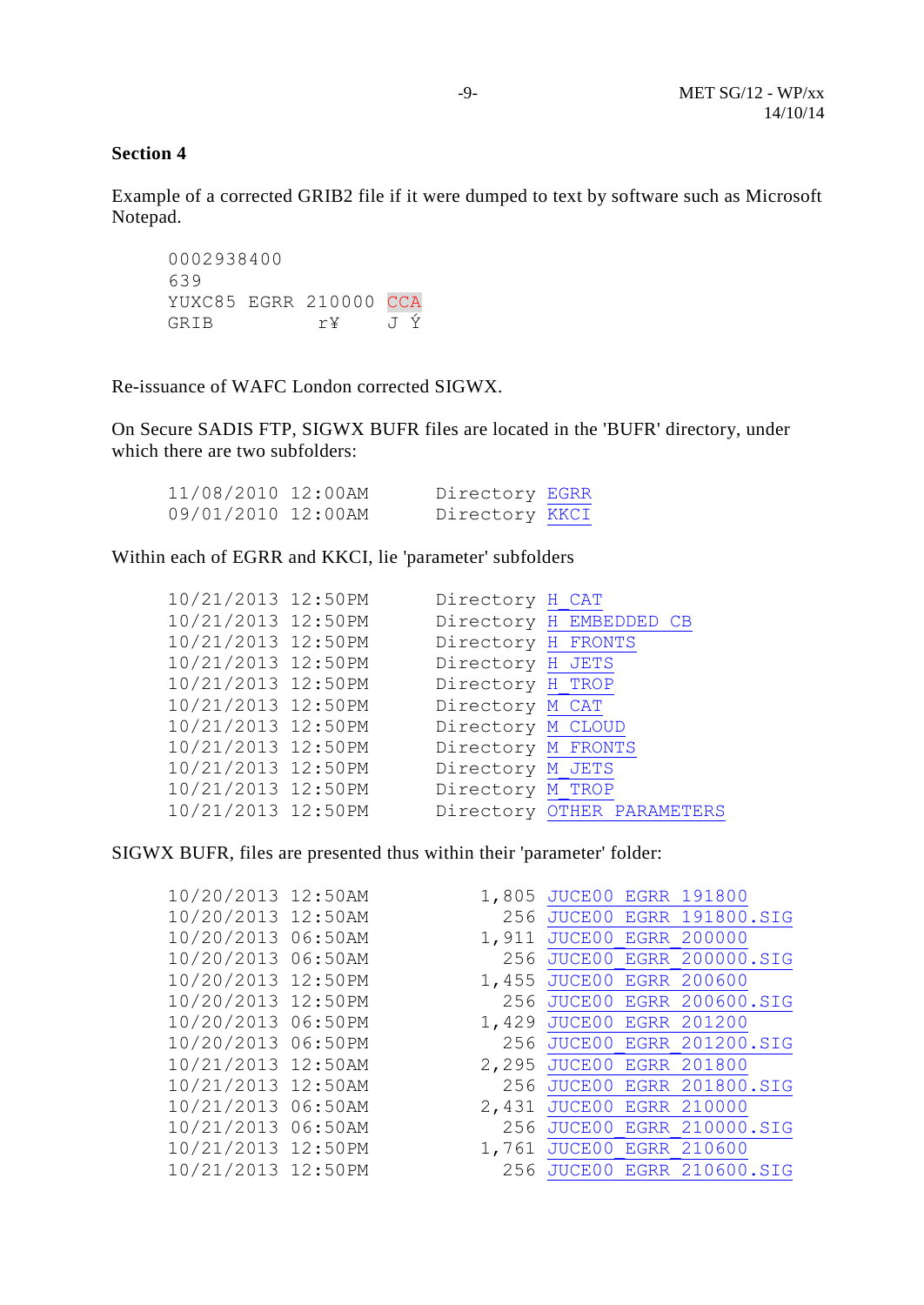Consider, the High Level CAT parameter (H\_CAT):

10/20/2013 12:50AM 1,805 [JUCE00\\_EGRR\\_191800](ftp://sadisftp.metoffice.gov.uk/BUFR/EGRR/H_CAT/JUCE00_EGRR_191800)

This is how the data is represented as 'text' (say in notepad), WMO AHL bulletin ID is highlighted.

0000179500 958 JUCE00 EGRR 191800 BUFR à J @ È,

A corrected bulletin (as part of a complete set of re-issued files) would have to follow the following process.

1) When issued, as a correction, the WMO AHL *bulletin* should read 'JUCE00 EGRR 191800 CCA'. This bulletin would be sent to MetSwitch and onward to downstream users. Secure SADIS FTP would need to detect the bulletin and recognise the 'CCA'. New *files* will be created containing the corrected *bulletins*. The file behaviour would be:

a) create a 'new' file '[JUCE00\\_EGRR\\_191800](ftp://sadisftp.metoffice.gov.uk/BUFR/EGRR/H_CAT/JUCE00_EGRR_191800)\_CCA' b) create a 'new' signature file '[JUCE00\\_EGRR\\_191800](ftp://sadisftp.metoffice.gov.uk/BUFR/EGRR/H_CAT/JUCE00_EGRR_191800)\_CCA.SIG' c) need to delete the original '[JUCE00\\_EGRR\\_191800](ftp://sadisftp.metoffice.gov.uk/BUFR/EGRR/H_CAT/JUCE00_EGRR_191800)' file

d) delete the original '[JUCE00\\_EGRR\\_191800.SIG](ftp://sadisftp.metoffice.gov.uk/BUFR/EGRR/H_CAT/JUCE00_EGRR_191800.SIG)' file

The new, corrected file would be something like this, and note the modification to the WMO AHL:

0000179500 958 JUCE00 EGRR 191800 CCA BUFR à J @ <u>—</u>

Since the policy is that when a correction is issued for WAFS SIGWX forecasts, **all** SIGWX BUFR parameters originally issued by that WAFC will be re-issued (including those parameters that do not have an error). Similar actions will take place for all SIGWX BUFR files issued by that WAFC corrected from the original 191800 datatime.

i.e. the following files would be issued:

| JUWE96 EGRR 191800 CCA (BUFR high level jetstreams) |  |
|-----------------------------------------------------|--|
| JUCE00 EGRR 191800 CCA (BUFR high level CAT)        |  |
| JUBE99 EGRR 191800 CCA (BUFR high level cloud)      |  |
| JUTE97 EGRR 191800 CCA (BUFR high level TROP)       |  |
| JUFE00 EGRR 191800 CCA (BUFR high level fronts)     |  |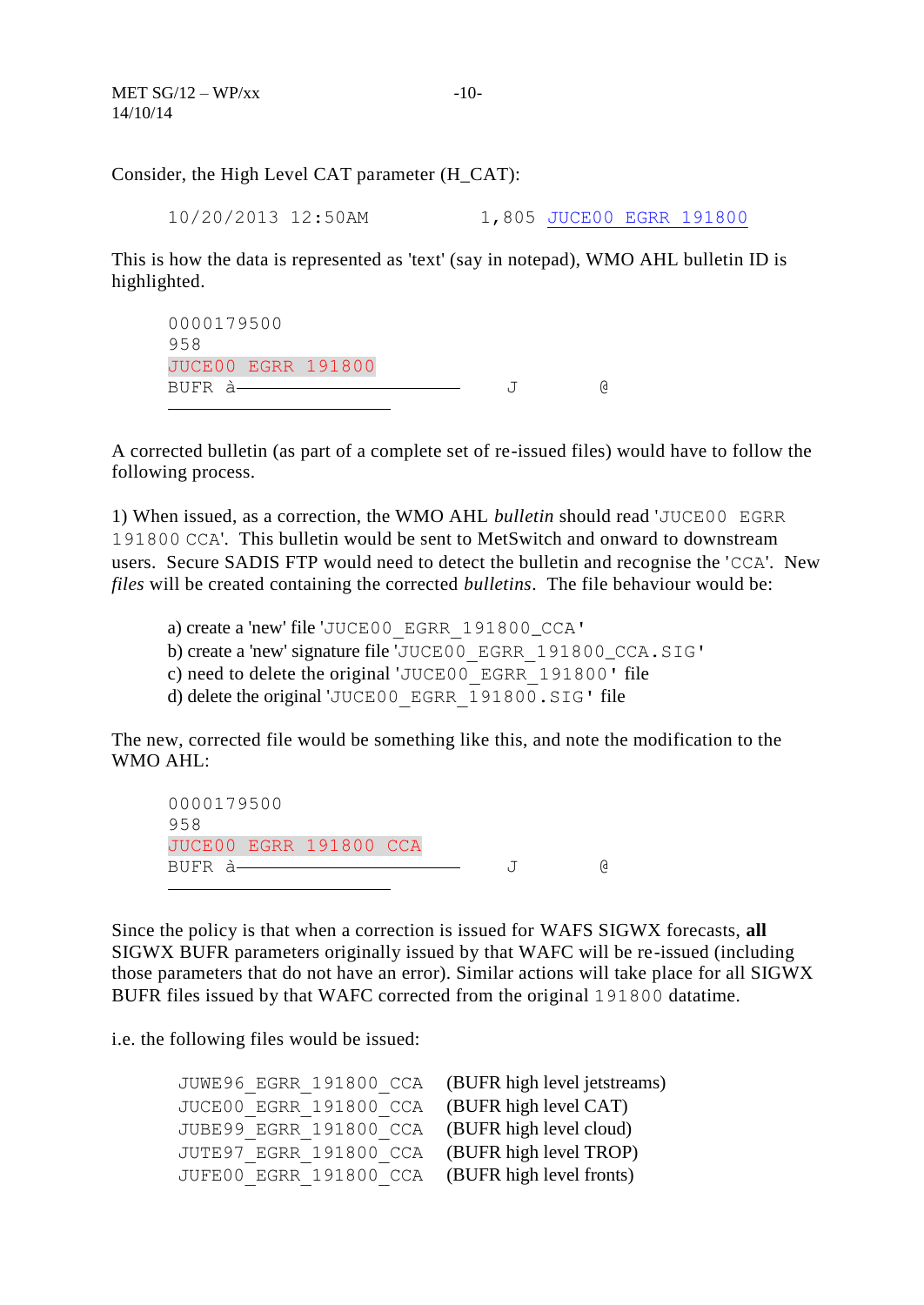| JUVE00 EGRR 191800 CCA (BUFR high level TRS, Volcano, Radiation) |
|------------------------------------------------------------------|
|                                                                  |
| JUOE00 EGRR 191800 CCA (BUFR medium level TROP)                  |
| JUTE00 EGRR 191800 CCA (BUFR medium level jetstreams)            |
| JUJE00 EGRR 191800 CCA (BUFR medium level fronts)                |
| JUNE00 EGRR 191800 CCA (BUFR medium level cloud)                 |
| JUME00 EGRR 191800 CCA (BUFR medium level CAT)                   |
|                                                                  |

The PNGs would also be reissued. They are presented thus on Secure SADIS FTP:

### In the 'SIGWX\_PNG' folder there are two subfolders

| 09/01/2010 12:00AM | Directory SWH PNG |  |
|--------------------|-------------------|--|
| 09/01/2010 12:00AM | Directory SWM PNG |  |

### In SWH\_PNG:

| 10/21/2013 12:55PM |                                      | Directory AREA A |  |
|--------------------|--------------------------------------|------------------|--|
|                    | 10/21/2013 12:50PM Directory AREA B  |                  |  |
|                    | 10/21/2013 12:55PM Directory AREA B1 |                  |  |
|                    | 10/21/2013 12:50PM Directory AREA C  |                  |  |
|                    | 10/21/2013 12:50PM                   | Directory AREA D |  |
|                    | 10/21/2013 12:50PM Directory AREA E  |                  |  |
|                    | 10/21/2013 12:55PM Directory AREA F  |                  |  |
|                    | 10/21/2013 12:50PM Directory AREA G  |                  |  |
|                    | 10/21/2013 12:55PM Directory AREA H  |                  |  |
|                    | 10/21/2013 12:55PM                   | Directory AREA I |  |
|                    | 10/21/2013 12:55PM Directory AREA J  |                  |  |
| 10/21/2013 12:50PM |                                      | Directory AREA K |  |
| 10/21/2013 12:55PM |                                      | Directory AREA M |  |
|                    |                                      |                  |  |
|                    |                                      |                  |  |

#### In SWM\_PNG

| 10/21/2013 12:50PM | Directory AREA ASIA SOUTH |  |  |
|--------------------|---------------------------|--|--|
| 10/21/2013 12:50PM | Directory AREA EURO       |  |  |
| 10/21/2013 12:50PM | Directory AREA MID        |  |  |
| 10/21/2013 12:55PM | Directory AREA NAT        |  |  |

# As an example (from AREA E)

| 10/21/2013 06:50AM |  |
|--------------------|--|
| 10/21/2013 06:50AM |  |
| 10/21/2013 12:50PM |  |
| 10/21/2013 12:50PM |  |
| 10/20/2013 06:50PM |  |
| 10/20/2013 06:50PM |  |
| 10/21/2013 12:50AM |  |
| 10/21/2013 12:50AM |  |
|                    |  |

| Adhipit (110111 ANLA L) |  |  |                              |  |
|-------------------------|--|--|------------------------------|--|
| 10/21/2013 06:50AM      |  |  | 89,817 PGCE05 EGRR 0000.PNG  |  |
| 10/21/2013 06:50AM      |  |  | 256 PGCE05 EGRR 0000.PNG.SIG |  |
| 10/21/2013 12:50PM      |  |  | 88,168 PGCE05 EGRR 0600.PNG  |  |
| 10/21/2013 12:50PM      |  |  | 256 PGCE05 EGRR 0600.PNG.SIG |  |
| 10/20/2013 06:50PM      |  |  | 87,399 PGCE05 EGRR 1200.PNG  |  |
| 10/20/2013 06:50PM      |  |  | 256 PGCE05 EGRR 1200.PNG.SIG |  |
| 10/21/2013 12:50AM      |  |  | 90,284 PGCE05 EGRR 1800.PNG  |  |

256 PGCE05 EGRR 1800.PNG.SIG

# Corrected SIGWX PNGs would be replaced with the following:

|--|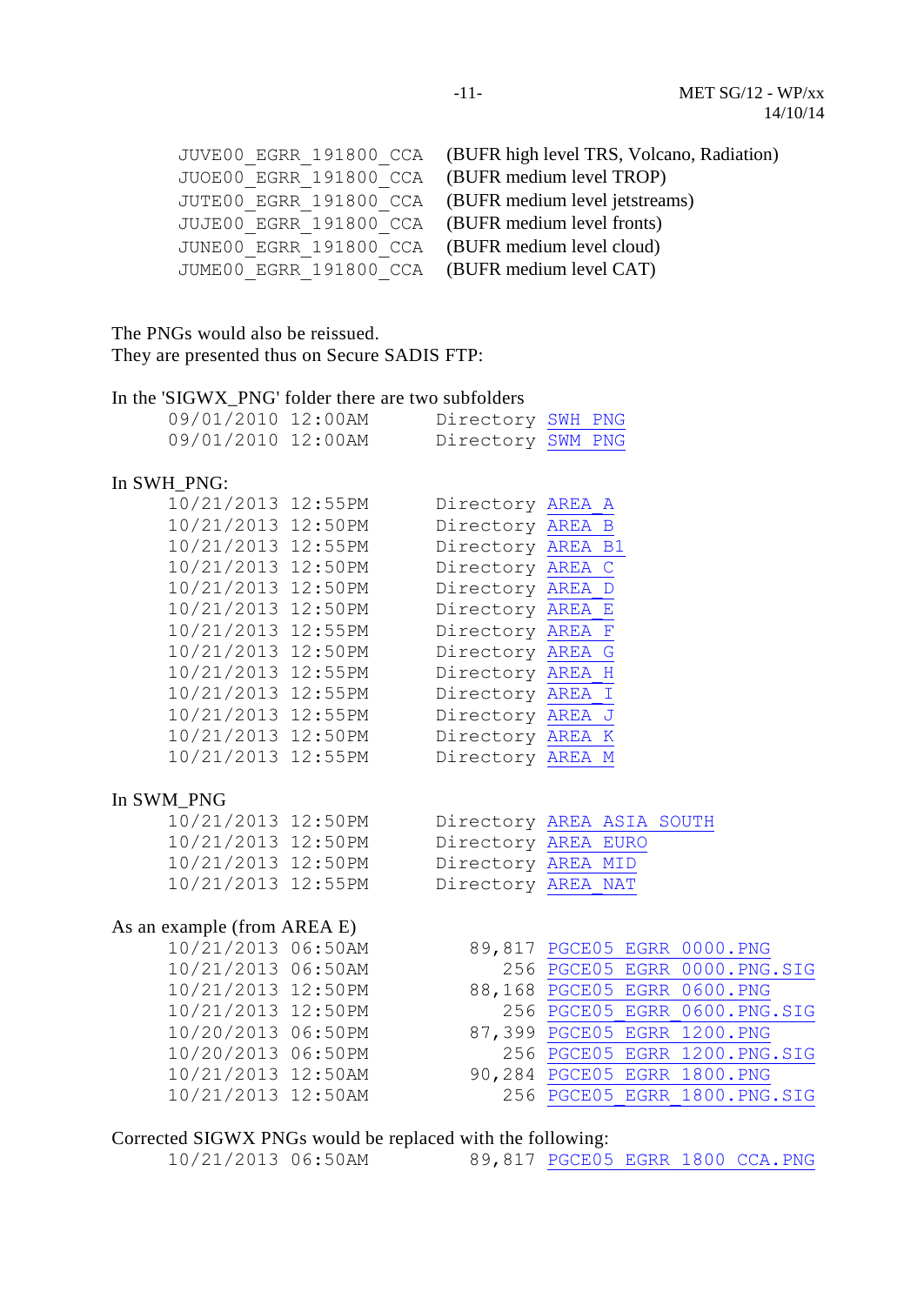MET  $SG/12 - WP/xx$ 14/10/14

[CCA.PNG.SIG](ftp://sadisftp.metoffice.gov.uk/SIGWX_PNG/SWH_PNG/AREA_G/PGCE05_EGRR_0000.PNG.SIG)

10/21/2013 06:50AM 256 [PGCE05\\_EGRR\\_1800](ftp://sadisftp.metoffice.gov.uk/SIGWX_PNG/SWH_PNG/AREA_G/PGCE05_EGRR_0000.PNG.SIG) 

All other SIGWX PNGs would be similarly re-issued with the following filenames on Secure SADIS FTP.

PGSE05 EGRR 191800 CCA (PNG ICAO High Level SIGWX Area B) ASIA)

PGRE05 EGRR 191800 CCA (PNG ICAO High Level SIGWX Area C) PGZE05 EGRR 191800 CCA (PNG ICAO High Level SIGWX Area D) PGGE05 EGRR 191800 CCA (PNG ICAO High Level SIGWX Area E) PGCE05 EGRR 191800 CCA (PNG ICAO High Level SIGWX Area G) PGAE05 EGRR 191800 CCA (PNG ICAO High Level SIGWX Area H) PGKE05 EGRR 191800 CCA (PNG ICAO High Level SIGWX Area M) PGDE14 EGRR 191800 CCA (PNG ICAO Medium Level SIGWX Area EURO) PGCE14 EGRR 191800 CCA (PNG ICAO Medium Level SIGWX Area MID) PGZE14\_EGRR\_191800\_CCA (PNG ICAO Medium Level SIGWX Area S

An automated SIGWX Correction message would be sent with the following:

FXUK66 EGRR 200343 RETRANSMITTED WAFC LONDON DATA: DATA TYPE: WAFC LONDON SIGWX BUFR AND PNG ORIGINAL WMO AHL: PG//// EGRR 191800 JU//// EGRR 191800 RETRANSMITTED WMO AHL: PG//// EGRR 191800 CCA JU//// EGRR 191800 CCA WHERE PG//// REPRESENTS ALL WAFC LONDON SIGWX PNG FILES AND JU//// REPRESENTS ALL WAFC LONDON SIGWX BUFR FILES ALL WAFC LONDON SIGWX BUFR AND PNG FILES INDICATED ABOVE ARE NOW BEING RE-TRANSMITTED. ISSUED BY WAFC LONDON=

In addition, the usual FXUK65 EGRR message will be issued to inform those users who a) have not got systems that can re-process the re-issued files, or are – for whatever reason – unable to obtain updated visualisations (soft or hard copy).

1) Should further corrections be necessary, then the sequence CCB, CCC, CCD etc should be followed.

2) Should such messages be received from WAFC Washington, then they should be processed in the same fashion – distributed directly over SADIS 2G (SIGWX only, not GRIB2), and processed in the as described above for Secure SADIS FTP. The FXUS66 KKCI would be issued by WAFC Washington and distributed to inform users, and act as a trigger.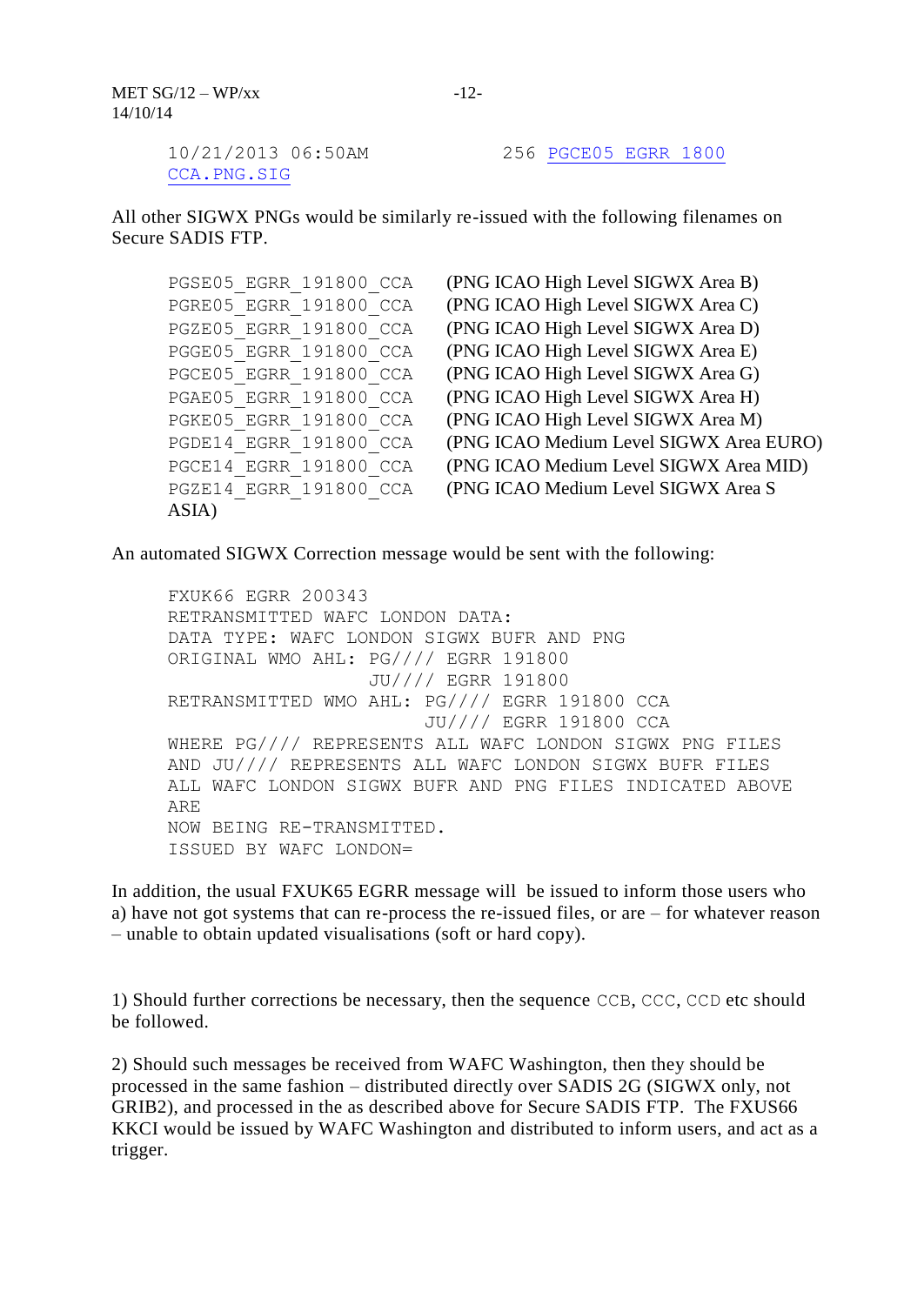For GRIB2 data:

On Secure SADIS FTP, GRIB2 data is in the 'GRIB2' folder. There is a subfolder;

06/15/2011 12:00AM Directory [COMPRESSED](ftp://sadisftp.metoffice.gov.uk/GRIB2/COMPRESSED/)

And two lower level subfolder for WAFC London and WAFC Washington data.

| 08/20/2013 12:14PM | Directory EGRR |  |
|--------------------|----------------|--|
| 08/20/2013 12:14PM | Directory KWBC |  |

Folders for CB, icing and turbulence are provided, and time-step concatenated GRIB2 bulletins. (sub folders in the CAT, CB, ICE and INCLDTURB also concatenate the GRIB2 data into separate time steps).

| 08/20/2013 12:14PM | Directory      | <b>CAT</b> |
|--------------------|----------------|------------|
| 08/20/2013 12:14PM | Directory      | CB         |
| 08/20/2013 12:14PM | Directory      | ICE        |
| 08/20/2013 12:14PM | Directory      | INCLDTURB  |
| 10/21/2013 12:45PM | Directory T+06 |            |
| 10/21/2013 12:45PM | Directory T+09 |            |
| 10/21/2013 12:45PM | Directory T+12 |            |
| 10/21/2013 12:45PM | Directory T+15 |            |
| 10/21/2013 12:45PM | Directory T+18 |            |
| 10/21/2013 12:45PM | Directory T+21 |            |
| 10/21/2013 12:45PM | Directory T+24 |            |
| 10/21/2013 12:45PM | Directory T+27 |            |
| 10/21/2013 12:45PM | Directory      | $T+30$     |
| 10/21/2013 12:45PM | Directory T+33 |            |
| 10/21/2013 12:45PM | Directory      | $T+36$     |
|                    |                |            |

So, typically, for the T+06 folder:

| 10/21/2013 03:30AM | 1,550,574 T+06 0000   |                   |
|--------------------|-----------------------|-------------------|
| 10/21/2013 03:30AM |                       | 256 T+06 0000.SIG |
| 10/21/2013 09:30AM | $1,550,375$ T+06 0600 |                   |
| 10/21/2013 09:30AM |                       | 256 T+06 0600.SIG |

A very truncated 'text' version of the T+06\_0000 file is shown below, the WMO AHL of the *bulletin* is highlighted:

0002938400 639 YUXC85 EGRR 210000 GRIB r¥ J Ý

Data would be distributed as normal over SADIS 2G.